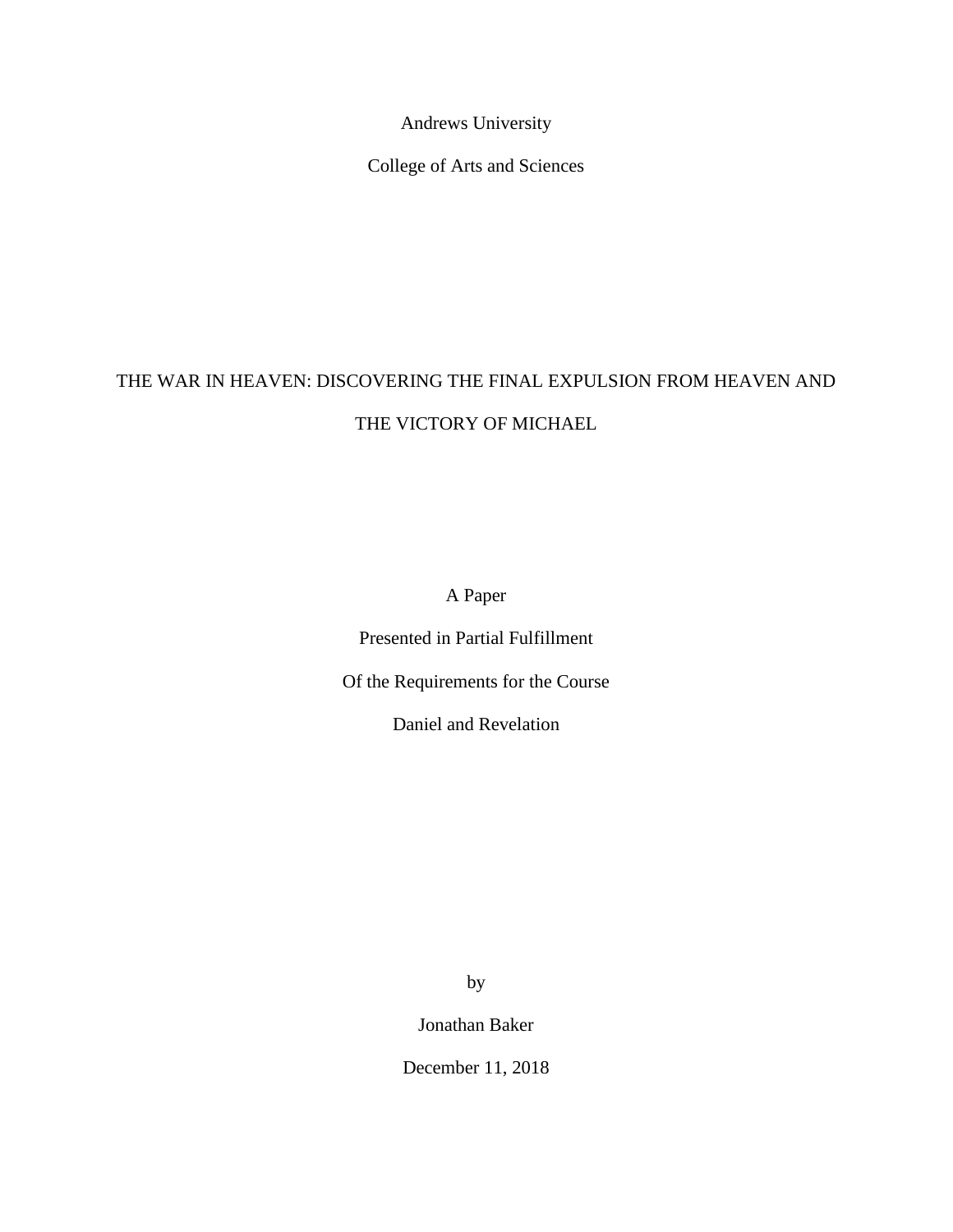## THE WAR IN HEAVEN: DISCOVERING THE FINAL EXPULSION FROM HEAVEN AND THE VICTORY OF MICHAEL

Since the early days of Christianity, the battle between good and evil, Satan and God, has been a question that fascinates and terrifies humanity. In the context of Revelation, that battle gains detail and definition, but there remains a vast amount that scholars have yet to discover if we ever will. The purpose of this paper is to look at Revelation chapter 12 and to understand specifically when the war in heaven took place. From the time I was young, I was taught that there was a single war in heaven, fought between the Devil and God at a time before the creation of the Earth. In the next several pages I hope to present a different point of view. The war spoken of in Revelation 12 happened after the death and ascension of Jesus and concluded the time of limited access that Satan had with heaven after his angel followers and he were expelled from heaven.

#### **Background**

The immediate background to this passage is the vision which John (presumably the apostle John) seas; a great sign in the heavens. He beholds a woman standing on the moon with a crown of stars and she gives birth to a male child. The other sign in the heavens is this great red dragon, and it has 7 heads with 7 crowns. His tail swept down a third of the stars of heaven. Subsequently, he tries to destroy this male child "who is to rule," and so the woman flees into the wilderness. There is no record of the death of the child, but simply His ascension to heaven. This does not mean that it was not Jesus, but rather that the author does not want to portray the death of Jesus because the chapter focuses on the victory.<sup>1</sup> This is the same fleeing into the wilderness

<sup>1</sup> A. Pataki, "A Non-combat Myth in Revelation 12," *Journal of New Testament Studies* 57 no. 2 (2011): 258-272.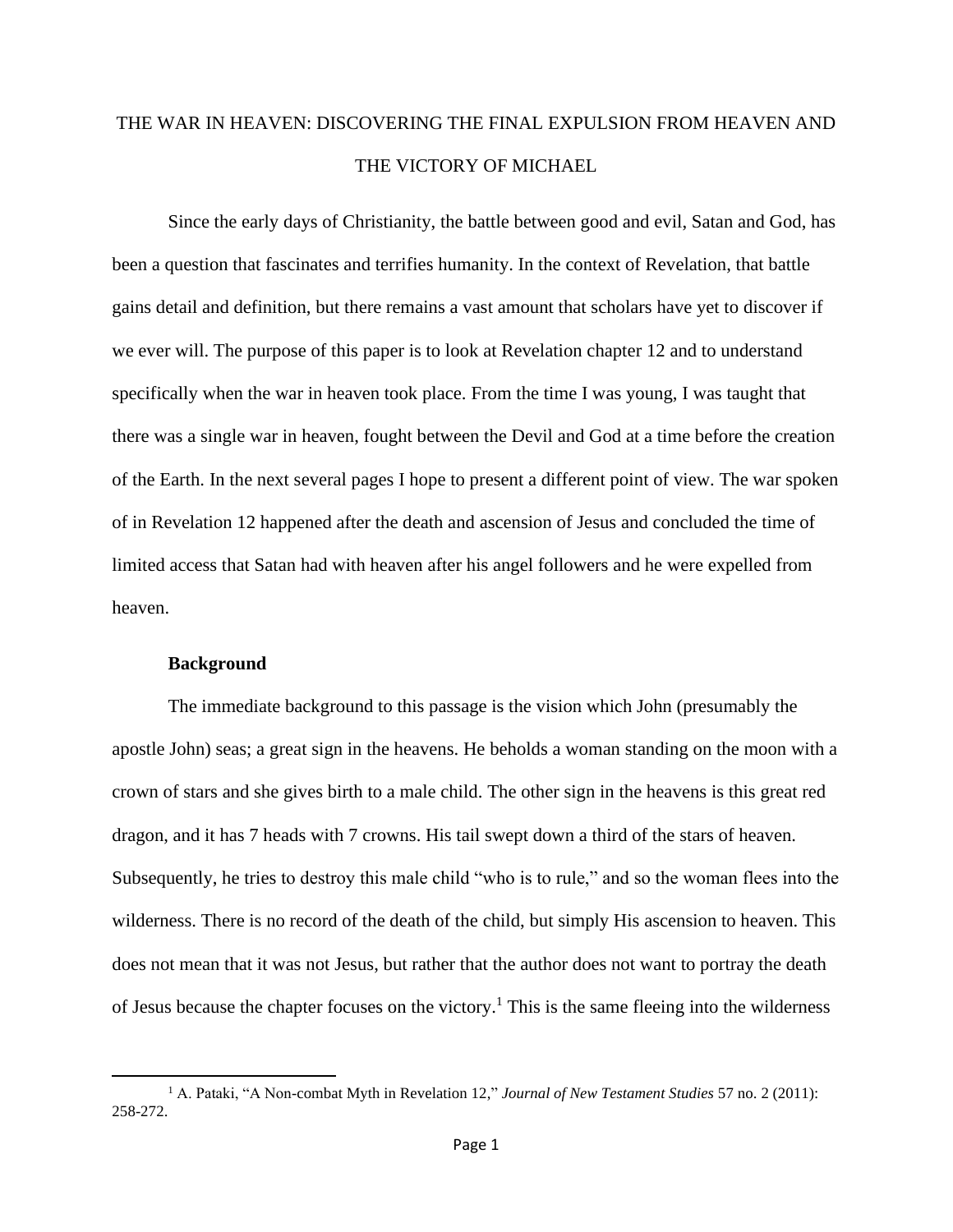in verse 6 as verse 14. There is an interesting parallel between these two verses which outline the two ends of the passage about the war in heaven. The narrative is abruptly interrupted to explain the extra-terrestrial side of the Great Controversy before returning to the battle on this earth. This background gives us a hint at when the events in verses 7 and following occur. They occur before the fleeing into the wilderness.

The audience of Revelation is specifically the 7 churches of Asia Minor. These were churches most likely made up of Jews and Gentiles. This does not limit the reading of the book to them. In Rev 22: 18 it says "I warn everyone who hears the words of the prophecy of this scroll." It was written to God's people (verse 21), both in that age and until history is finished.

The fact that the audience and the authors were Jews greatly affected the symbols that were used throughout chapter 12 of Revelation. Let us assume that the audience is familiar with the Hebrew Canon, as it seems they must have been in order to understand the words of Revelation 12. Verse 5 states, "She gave birth to a male child, one who is to rule all the nations with a rod of iron." Where does this come from? Isaiah 11 it talks about one who will judge righteously and "strike the Earth with the Rod of his mouth." This chapter is clearly talking about the Messiah based on its usage of the "stump of Jesse" and the other descriptions it gives. Psalm 2 also talks about this "anointed of the Lord." In verse 7 it states "you are my Son; today I have begotten you." Here we see the parental language. It connects even more when it says "You shall break them with a rod of iron and dash them in pieces like a potter's vessel." (verse 9). Those who studied the scriptures carefully would have understood this child to be the Messiah, but those who had not would miss the reference altogether. In Hebrews 5:5 the author makes it clear by quoting this psalm as applying to Jesus Christ. Nonetheless, the writer does not leave out those who would not have understood the Biblical references as well. They would have been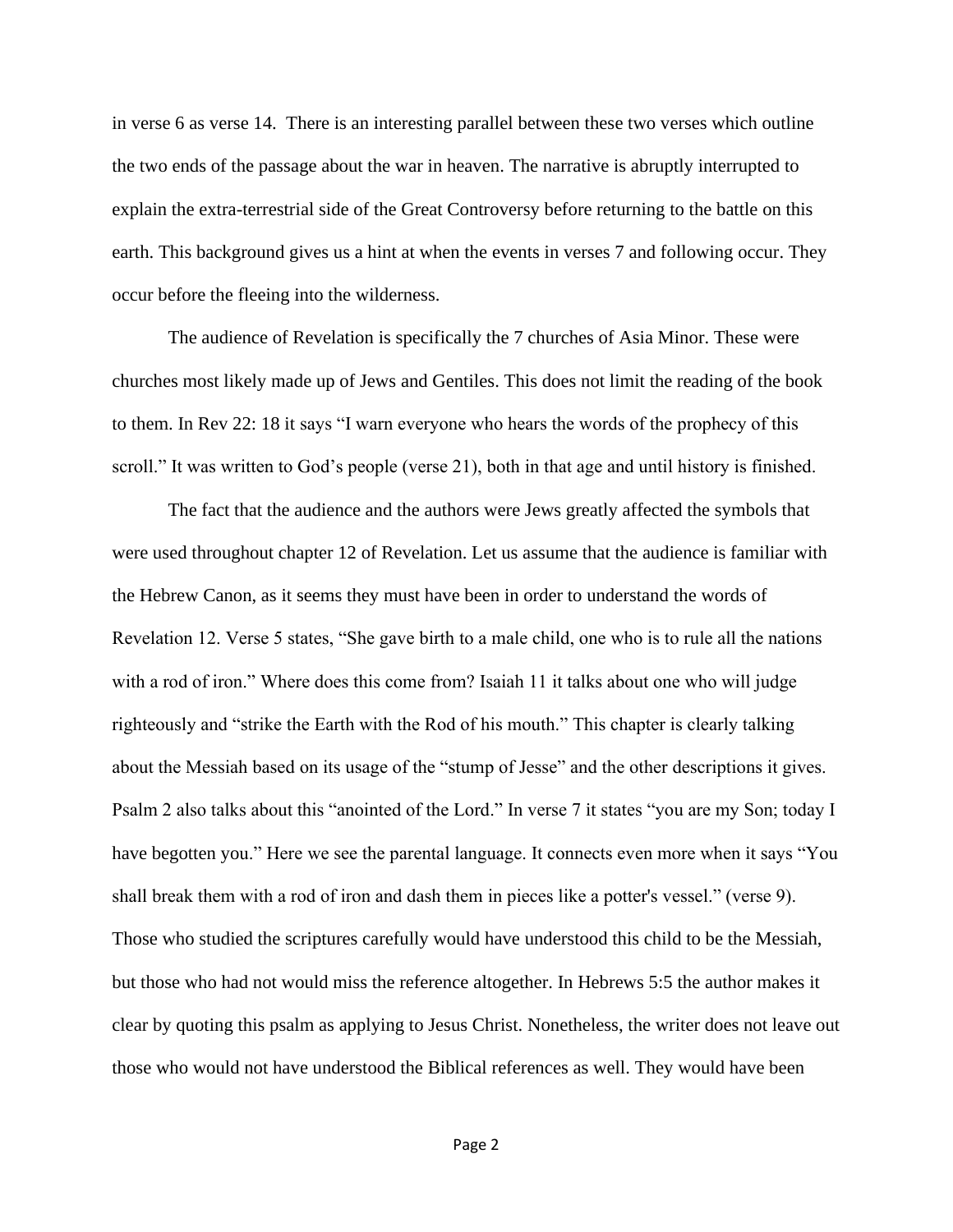familiar with the Roman tale of the birth of Apollo, which was a strikingly similar to the story portrayed in Revelation.<sup>2</sup> John artfully brings together Jewish stories and history with Gentile history to directly connect the audience with the story of Jesus, and the Great Controversy.

Next, we will look at the use of the wilderness symbolism. The most noticeable wilderness experience is found in the Exodus, where the Israelites wondered for 40 years, and then 40 more years after refusing Gods offer to deliver the promised land into their hands. It was not a place of refuge, but rather a painful memory. But this begins to change as the story of Israel progresses. Elijah fled to the wilderness to flee Jezebel in 1 Kings 19. In 1 Kings 17, you find Elijah fed by Ravens in the wilderness. Isaiah 40 speaks about clearing the way for the Lord in the wilderness. This is what John the Baptist strives to do, living in the wilderness and preparing the way for Jesus. Jesus himself retreats to the wilderness in and is tempted coming away the victor. The wilderness becomes a place where there is trial, but out of that struggle comes victory. God appointed just such a place in the wilderness for the woman. The audience would have understood that there would be trials for the woman there, but also victory.

### **Translation**

I have included in this paper a personal translation of Revelation 12:7-15 which encompasses the main arguments regarding the war in heaven.

"7. And war was in heaven, Michael and his angels warred against the dragon, and the dragon and his angels battled back." Although the English Standard version translates the Καὶ at the beginning of the sentence as "now," the conjunction does not seem to make any statement as to the time of the event taking place. An argument could be made that it be translated as "then," since it is following a completed statement of time. Nevertheless, I think a simple translation is

<sup>2</sup> Tremper Longman III*,* edit., *Expositor's Bible Commentary* Volume 13 (Grand Rapids, MI: Zondervan, 2012), 692-698.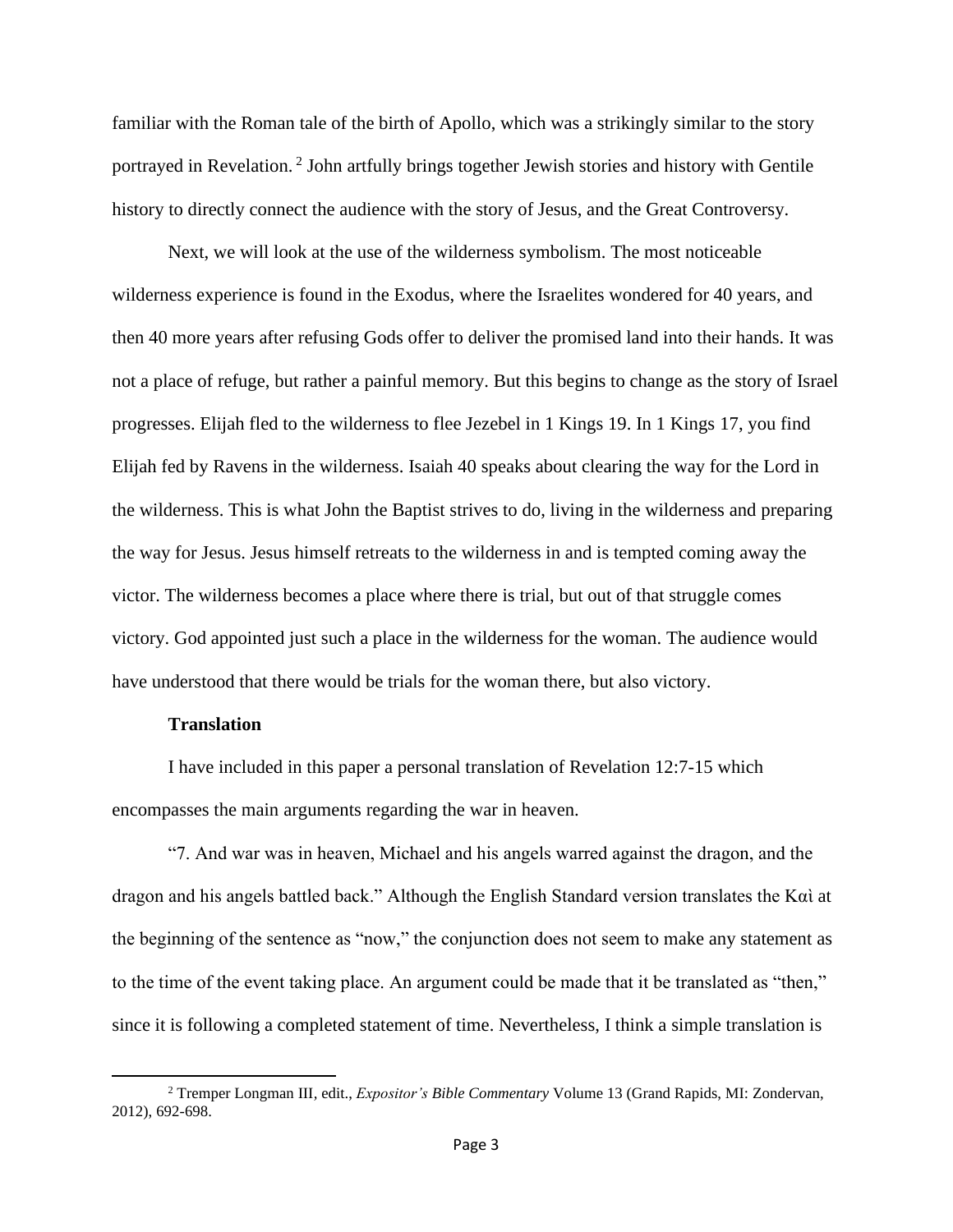better in this case, and so I translated the conjunction simply as "and." The *kai* works to connect the previous statement (the woman fled to the wilderness to escape the dragon for 1260 days) with the current verse, even though the two have different topics. Verse seven functions as the transition into a new "scene" in what appears to be a continuous flow of events.

The word, "Michael," occurs only 2 times in the New Testament, the other time is Jude 1:9 which is speaking of the time after the death of Moses. Michael is closely associated with the title of archangel.<sup>3</sup> This is one who is close to God, even on the right or left side of God. That is the same place occupied by Christ when he is seen by Stephen in Acts 7. If Michael is Jesus,<sup>4</sup> it makes sense for him to become the driving force against Satan since Christ is the victor over  $death.<sup>5</sup>$ 

"8. And he [dragon] was not able nor was place still found for them in heaven." The place referred to could be his home, that he was no longer able to reside in heaven. It could also represent the access that Satan had to God and to other beings in the universe in Job 1.

"9. And the great dragon, the ancient serpent, the one who is called Devil and Satan,<sup>6</sup> the one deceiving the whole world [specifically the people]. He was cast to the Earth and his angels were thrown with him." The word οἰκουμένην, which I translated "whole world," can mean house, dwelling, or even temple. It could be interpreted as "house of the Earth." In this passage, the participle is used as a noun and is specifically referring to the inhabitants on the earth. It is

<sup>3</sup> George Buttrick, edit., *The New Interpreter's Dictionary of the Bible* Volume 3 (Nashvill: Abingdon Press, 1962), 372-373.

<sup>&</sup>lt;sup>4</sup> Name also means "who is like God," the prince of princes in Daniel 10:13, and equated with God himself Joshua 5.

<sup>&</sup>lt;sup>5</sup> Because of the passive voice of the aorist verbs, it would tell you that the angels and Satan were not cast out by Michael, but rather by God. Here you may see evidence that Michael is God.

David Aune, *Word Biblical Commentary* Volume 52B (Nashville: Thomas Nelson Publishers, 1998), 691- 696.

<sup>&</sup>lt;sup>6</sup> With all the names listed in verse 9 we can safely say that this being, the dragon, is the one who was formerly known as Lucifer in Isaiah 14, Serpent – Genesis 3:1; Devil – Matthew 4:1; Satan – Matthew 4:10, Mark 3:23, 1 Corinthians 5:5, Zechariah 3:1-2, Job 1:6-12; Deceiver – John 8:44, 2 Corinthians 11:3, Daniel 8:25.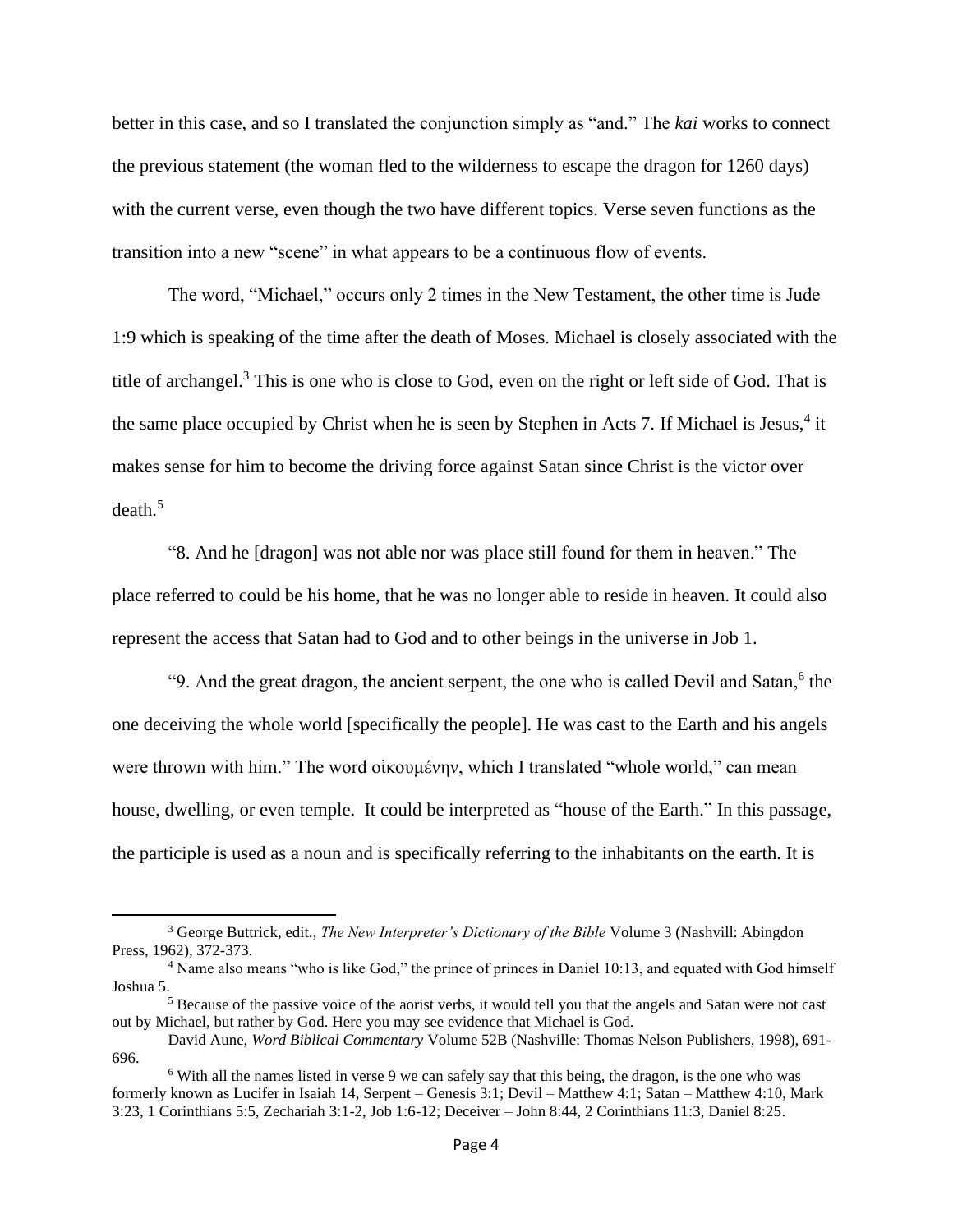used as a substantive participle 45 times in the LXX. In Luke, it stated that the emperor ordered the *world* to be registered. This may, in fact, be referring only to the Roman Empire. Some scholars believe that every time this word is used in the New Testament it is referring solely to the Roman Empire since it is often used in this manner in Luke and Matthew.<sup>7</sup> "The world" is frequently used to describe all the inhabitants of the known world. In Jesus' temptation, Luke chapter 4, this same word is used to describe what Satan showed Jesus.<sup>8</sup> It does not seem to be speaking specifically about the Roman empire in this case, but rather all the world which was known to be inhabited at the time of John, and maybe even beyond this. It is this interpretation of the word that I have chosen to use.

The verb "cast" is a powerful movement of throwing or propelling. It often is translated as a resolute separation from what entices humans to sin.<sup>9</sup> The verb is found just 60x in the LXX. It can be used to mean throw into hell, can refer to the devil casting a thought into someone's mind, or putting a moral stumbling block in the way of a person.<sup>10</sup>

One identification that the war mentioned here in verse 9 did not occur before creation is the present participle translated "deceiving." The present means that the action is happening in the current time. If John wanted to portray Satan as deceiving the world only after the war, he would have used the future tense.

"10. And I heard a great voice in heaven, saying: now the salvation, and the power, and the kingdom of our God, and the authority of Christ himself has come, because the accuser of

<sup>7</sup> Gerhard Kittel, edit., *Theological Dictionary of the New Testament* Volume 5 (Grand Rapids: Eerdmans, 1964), 156.

<sup>8</sup> Colin Brown, edit*., International Dictionary of the New Testament* Volume 3 (Grand Rapids: Zondervan, 1986), 469.

<sup>9</sup> Gerhard Kittel, edit., *Theological Dictionary of the New Testament* Volume 1 (Grand Rapids: Eerdmans, 1964), 526.

<sup>10</sup> Colin Brown, edit*., International Dictionary of the New Testament* Volume 1 (Grand Rapids: Zondervan, 1986), 458.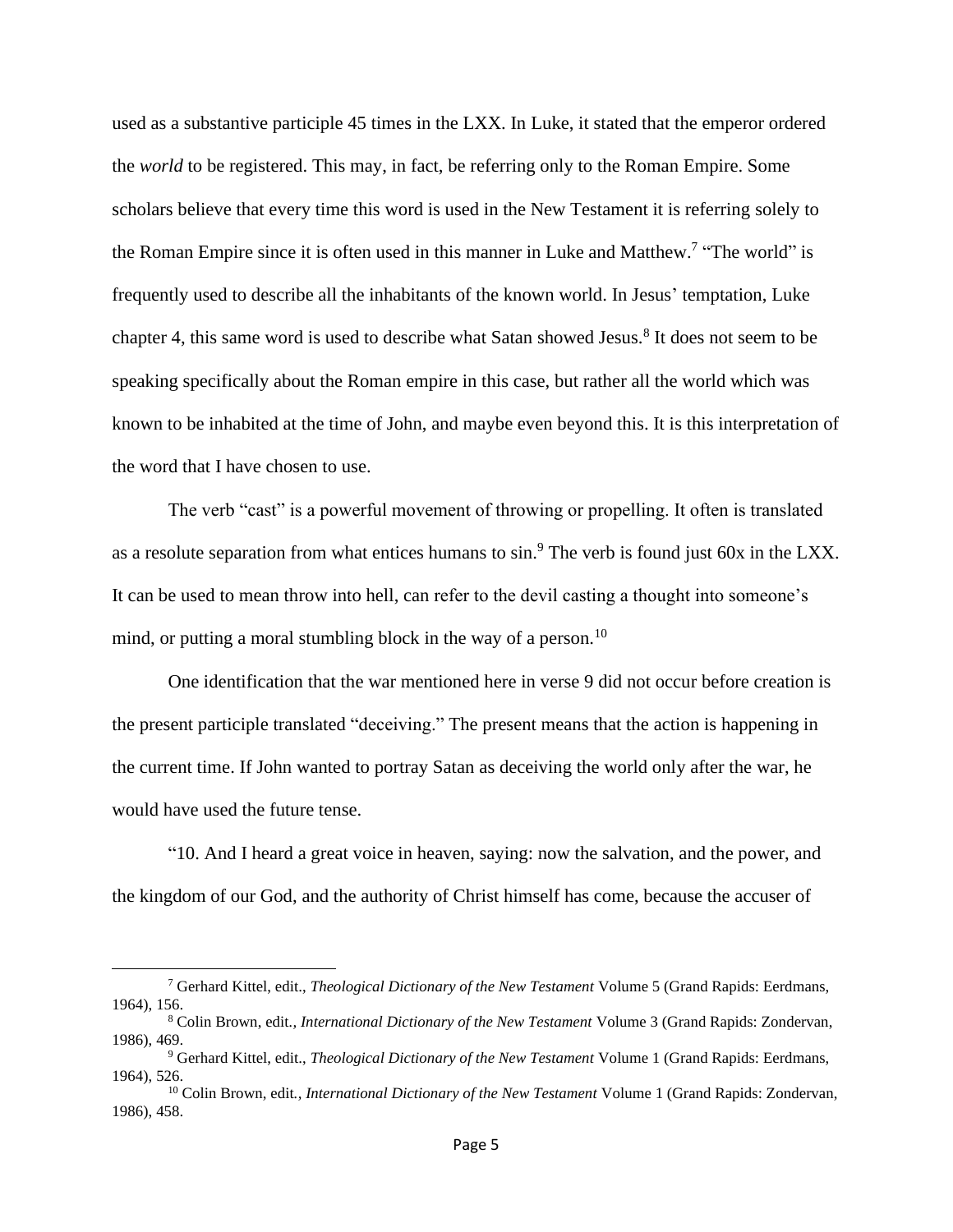our brothers [and sisters] has been thrown [down], the one who accuses them [during] day and night before our God." *Shamayim* and *raqiyah* are synonyms of the Greek word for heaven used here. In the Hebrew language they can be used to both describe the physical heavens or the place in which YHWH dwells*.* God does not strictly reside in heaven although that is a place of residence, he also resides in the temple, ark of the covenant, etc.<sup>11</sup> In relation to this verse, the use of heaven is not geographical or cosmological, but theological. Angels are in heaven and return to heaven, it is the battleground of the Great Controversy that we cannot see.<sup>12</sup>

Several pieces of evidence for the post-ascension war of chapter 12 come from this verse. The first is that the Devil is called the accuser of the brethren. The brethren were not in existence before creation because this term refers explicitly to human beings.<sup>13</sup> Furthermore, the accusing is an ongoing tempting of humanity. The Devil not only tempts the brethren but has continued doing it for an extended period of time (*hemera*). To the Greeks "a day" could mean a time like time of your youth. Time is characterized by its content, not duration in this case.<sup>14</sup>

"11. And they have overcome him because of the blood of the Lamb, and because the word of their testimony; and they have not loved their life unto death." This states that they *have*  overcome. That means that the victory is already won for those who believe in the blood of the Lamb. The lamb is a symbol of Jesus, and although His sacrifice is not expressly stated here because it is not the focal point of the chapter, it is not forgotten. <sup>15</sup>Although the plan of salvation was laid out from the foundation of the world for Jesus was "the lamb slain before the

<sup>11</sup> Kittel, *Theological Dictionary of the New Testament* Volume 5, 515.

<sup>12</sup> Brown, *International Dictionary of the New Testament* Volume 3, 565.

<sup>13</sup> Leon Morris, *Tyndale New Testament Commentary: Revelation* (Grand Rapids: Eardman's Publishing Company, 1987), 155-158.

<sup>14</sup>Gerhard Kittel, edit., *Theological Dictionary of the New Testament* Volume 2 (Grand Rapids: Eerdmans, 1964), 948.

<sup>15</sup> David Freedman, *The Anchor Bible Dictionary* Volume 6 (New York: Doubleday, 1992), 871-872.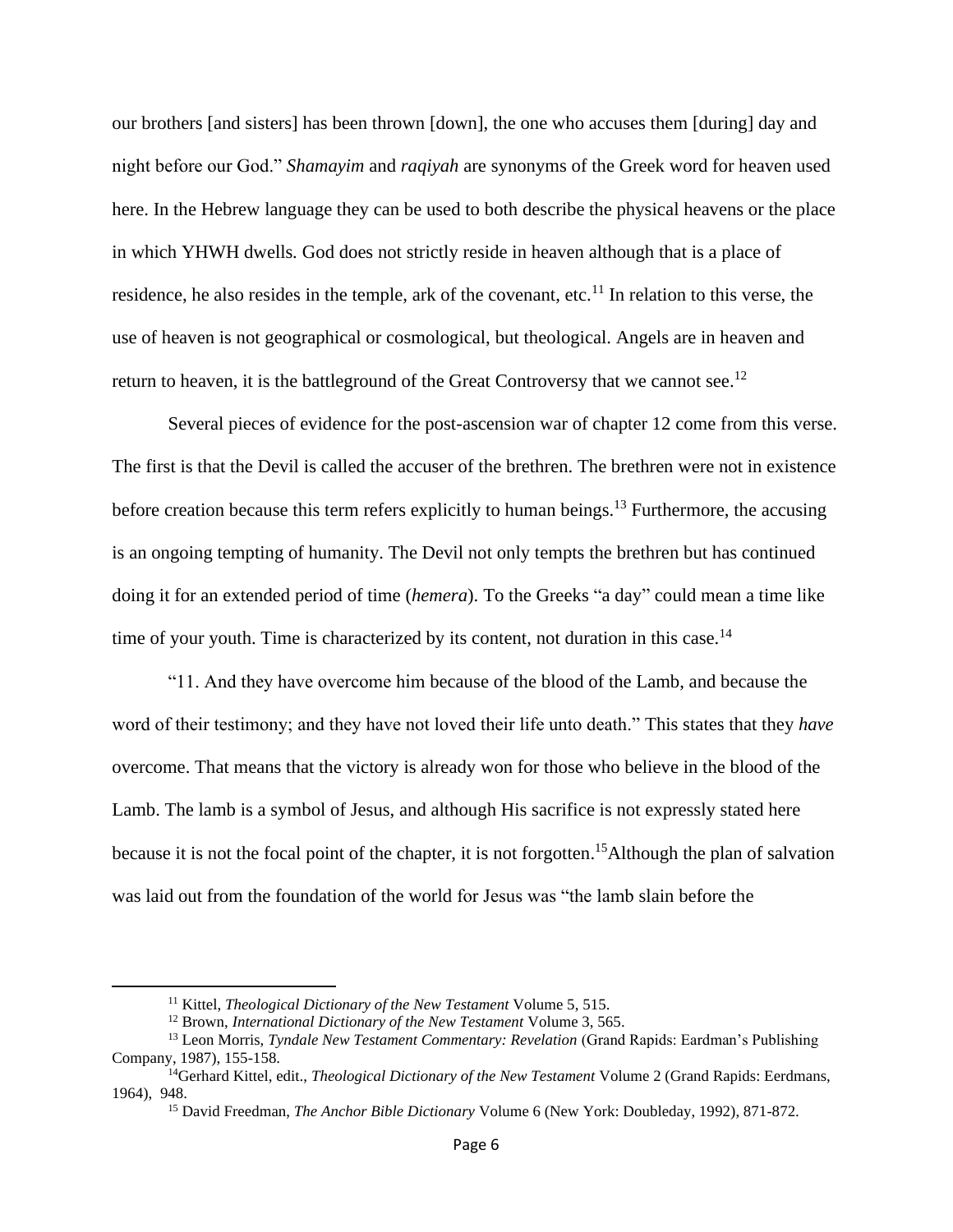foundations of the world,"<sup>16</sup> it was not completed until the cross. He then completely defeated death by rising again.

"12. On account of this, rejoice (imperative of command), o heavens (vocative) and those dwelling in them! Woe to the earth and the sea, because the devil comes down to you, possessing a large amount of fury, knowing that he has a short time." This is a much clearer picture of what the "casting out" from verse 9 and 10 is referring to. The heavens are now rejoicing because Satan can no longer enter them. It seems that all the universe understands from this point the battle has been won.<sup>17</sup> Furthermore, the Earth is cursed because the Devil has come "knowing he has a short time." The Devil was not insured defeat until the cross. Throughout Jesus' life the Devil tempted him to sin; even the very night before he would be tried and crucified. Once Christ died and rose again, ascending to heaven, the Devil understood his time was short.

"13. And when the dragon saw that he had been thrown to the earth, he persecuted the woman who had produced (not given birth but more as a tree produces fruit) the male [child]." The direct persecuting of the woman, and later her seed was Satan's persecution of the Church.<sup>18</sup> This is not the persecution of the Jews that had happened previously, but a persecution that was to come.<sup>19</sup> The woman was a recognized symbol of the church,<sup>20</sup> and her seeds were those who had become Christians. This group of people only came to exist after the death and resurrection

<sup>&</sup>lt;sup>16</sup> Revelation 13:8

<sup>&</sup>lt;sup>17</sup> Eugene Boring, *Interpretation* (Louisville: John Knox Press, 1989), 150-160.

<sup>18</sup> Mark Dubis, *Messianic Woes in First Peter* (New York: International Academic Publishers, 2002), 3-4.

<sup>19</sup> James Hamilton, "Suffering in Revelation: The Fulfillment of the Messianic Woes," *Southern Baptist Journal of Theology* 17 no. 4 (2013): 34-47.

<sup>&</sup>lt;sup>20</sup> David Chilton, *The Days of Vengeance: An Exposition of the Books of Revelation* (Fort Worth, TX: Dominion Press, 1987), 297.

Also see Isa 54:5; 2 Cor 11:2; Gal 4:26; Eph 5:25-27.

There is also some evidence that the woman here is also the woman in Revelation 17 who is riding on the dragon.

Davidson Razafiarivony, "Is the Woman of Revelation 17 the Same Woman of Revelation 12?" *The American Journal of Biblical Theology* 17 no. 48 (November 27, 2016): 1-12.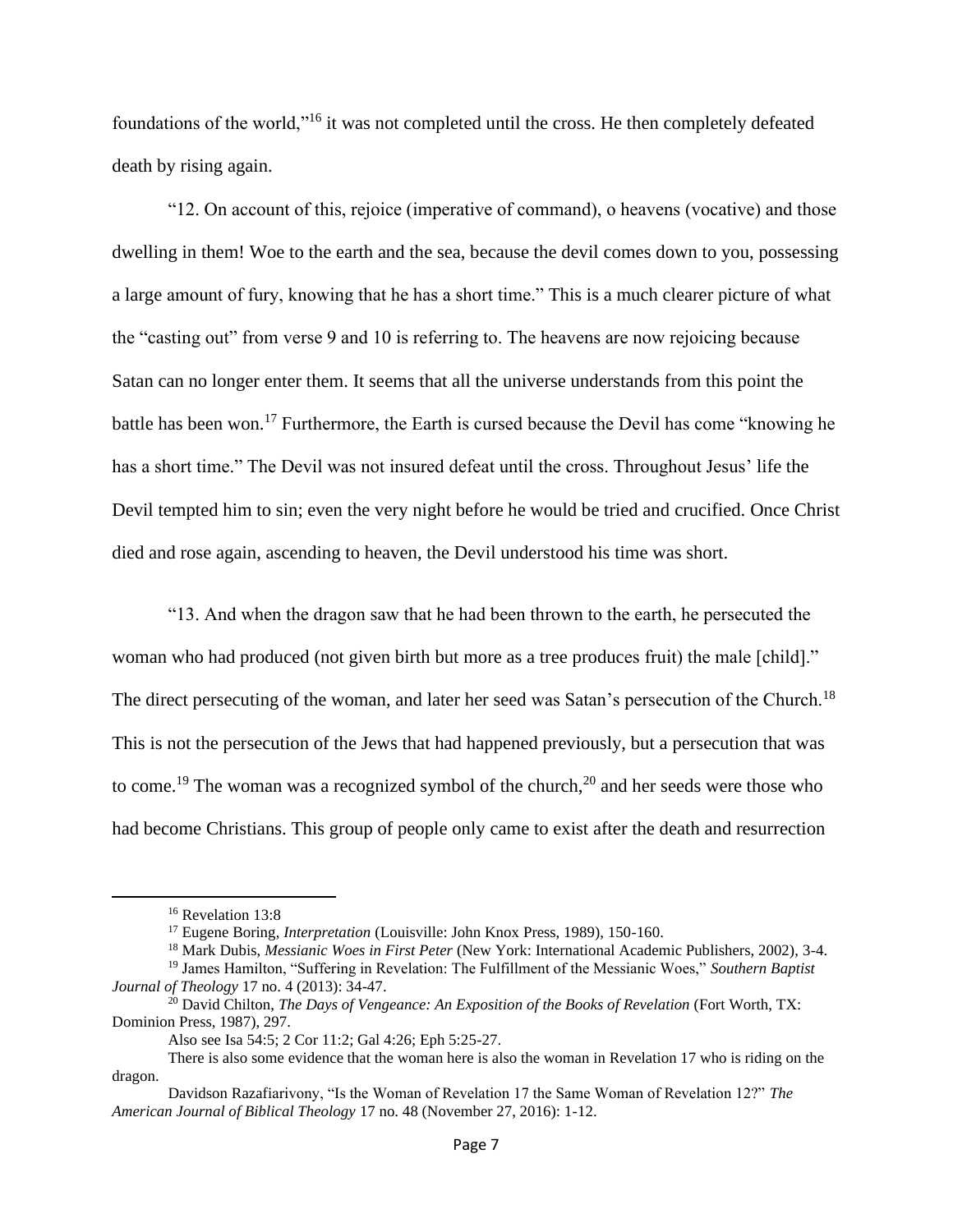of Christ. The seed of the woman is also a direct connection to Genesis 3:15, where God foretold the salvation of the seed of the woman through the one who would come to crush the serpents head. This is another evidence that Revelation 12 is the fulfillment of this prophecy. The war could not then have happened before the promise was given.<sup>21</sup>

"14. And two wings of the great eagle had been given to the woman, in order that she could fly into the deserted place, into her [appointed] place, where she is fed [nourished, brought up] there for a time and times, and a half-time from the face of the serpent." There are many complicated understandings of this period of time. In the Historicist interpretation of Revelation it has come to stand for the persecution of Christians, mainly those of the middle ages under Nero, Domitian, Diocletian. This time followed the death of Christ in historically.<sup>22</sup>

#### **Intertextual References**

Before I look at the conclusions of this study, I should add several intertextual connections which clarify a little more the Biblical understanding of the Great Controversy.

Isaiah 14

Of course, the other major passage we look at when talking about the conflict in heaven between good and evil is Isaiah 14. Here you see several main connections. First, it talks specifically about the casting down of an evil individual, which is spoken of prominently in Revelation. He seeks to take the position of the Most High, which is eluded to in Revelation when it speaks about Michael the archangel and all his armies fighting against the Devil as well as his followers. We also find in Revelation 12 that this individual is considered weak by the end of the struggle. Isaiah 14 make reference to this same thing in verse 10.

<sup>&</sup>lt;sup>21</sup> J. A Rand and Y.M. Song, "A Partial Preterist Understanding of Revelation 12-13 Within an Intertextual Framework," *Acta Theologica* no. 1 (2004): 25-44.

<sup>22</sup> Ranko Stefanovic, *Revelation of Jesus Christ* (Berrien Springs, MI: Andrews University Press, 2009), 391-392.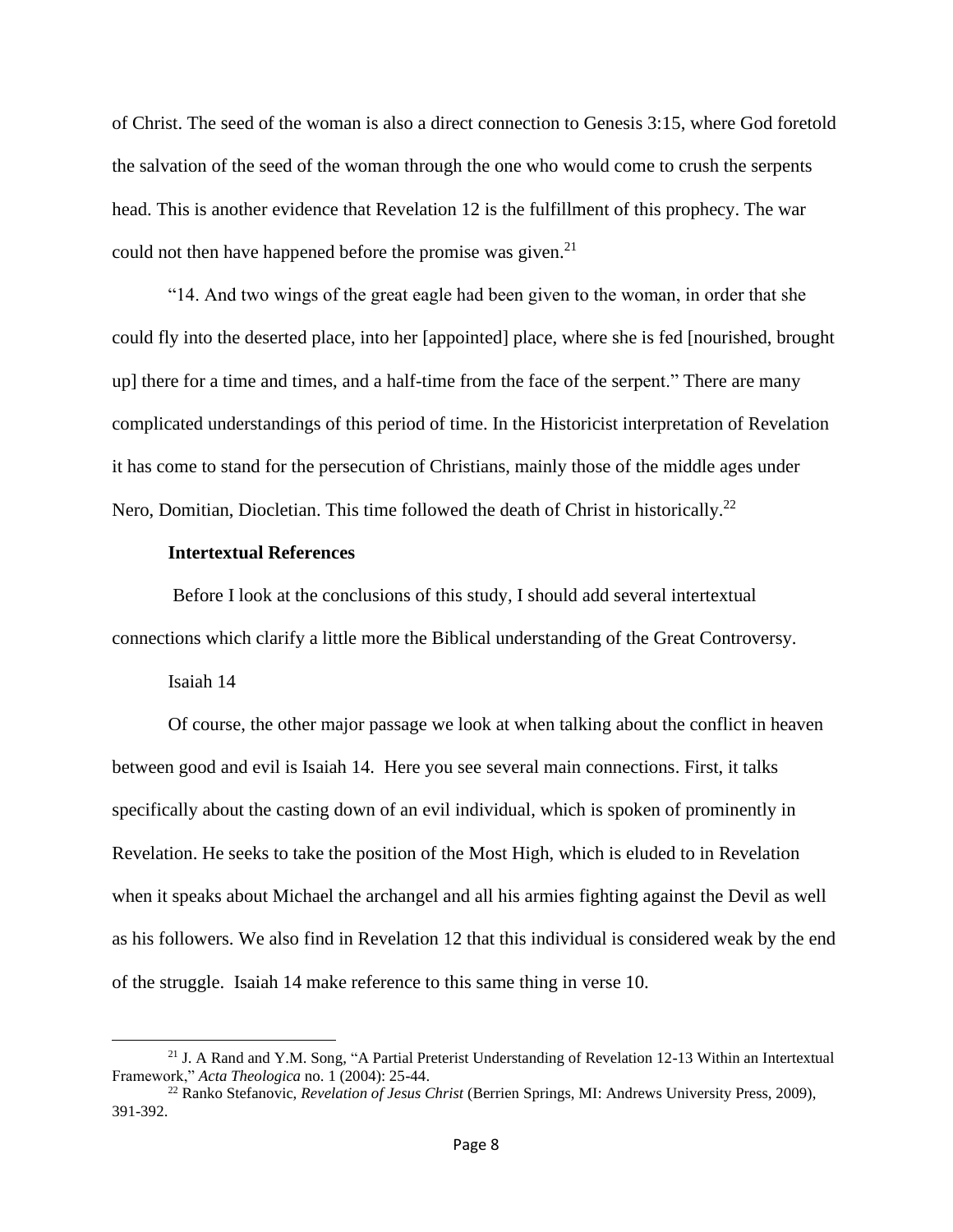The differences here are also important. While in Isaiah the changing of the heart of Satan is detailed, in Revelation that change has already happened. While Isaiah speaks about the root of the war, Revelation speaks only about the effects and end of the war.

#### Ezekiel 28

Ezekiel 28 has many connections with Isaiah 14 as well as Revelation 12. It speaks about one who seeks to be God and take the place of God. This is once again speaking about the root of the war in heaven, the very beginning of Evil. In Ezekiel, the position that Satan held is described as the "guardian cherub, on the holy mountain of God." I think the most compelling connection is found in Ezekiel 28: 16, it says, "so I cast you as a profane thing from the mountain of God," and again in verse 17, "I cast you to the ground." This is the first casting down, the beginning of the war. In Revelation 12, it is the final "casting" or confinement of the Devil to Earth.

Another very important intertextuality comes from Revelation 12: 4, speaking about the tail which swept one-third of the stars from heaven. The number 3 throughout the bible signifies perfection and completeness. The Trinity of Father, Son, and Spirit are 3. Peter denies Jesus 3 times and is restored after three responses of surrender. Christ was raised in 3 days. The idea of 1/3 as an incomplete or part of a whole is found elsewhere in Revelation. In chapter eight, four of the trumpets are listed. Each one is accompanied by the limiting agent "a third." The numerical values are portraying simply a partial amount of people, most likely not the specific number. So, the Devil may not have convinced a literal third of the angels to follow him, but rather a part of them. This leads to an interesting conclusion.

If Revelation 12 verse 4 and verse 7 were speaking about the same event you would expect both to include some mention of the angels being convinced to follow the Devil. But,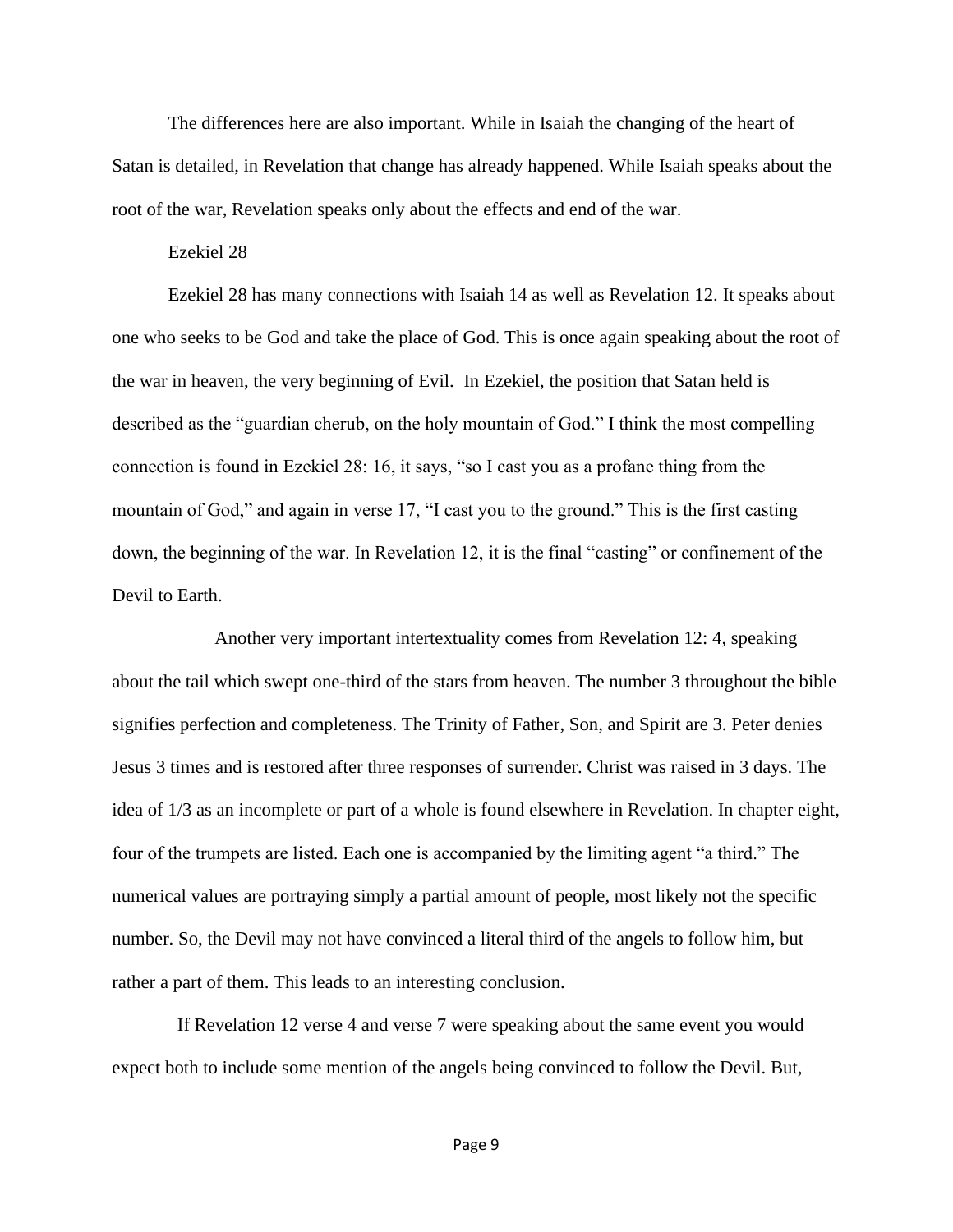what you find is that in verse 7 the angels have already committed themselves to a side, and now are ready to do battle. Furthermore, sandwiched between the two conflict accounts you find the birth of a child, which is largely considered to refer to the birth of Jesus Christ. This has led me to believe that the first part of verse 4 is speaking about the first conflict, the beginning of which is detailed in Isaiah 14 and Ezekiel 26. This phase of the conflict ends at the resurrection of Christ. Verse 7 then details the result of Jesus victory, and the battle which ensues between the Devil and the followers of Christ. In neither war did Satan become victorious, and this dual failure is brought to the forefront.<sup>23</sup>

#### **Conclusion**

The theology of the Great Controversy is the real focus of Revelation 12, specifically the war which happens between God and Satan. When did it happen? Was it before creation, after creation? Did it come after the ascension?

I believe that the Old Testament is quite clear in speaking of the Devil being cast out of heaven. The Devil (Satan) sought to be like God and so he sinned in his pride. He then was cast to Earth and purposed to demonstrate that God was unjust, and that Satan's own kingdom was the one that humans would choose to follow. This is the the event referred to in Isaiah and Ezekiel. Satan continued to make accusations about the character of God infront of the whole universe. This is what we see happening in the book of Job. Satan walks the Earth, functioning as a usurped prince representing the earthly kingdom in place of Adam who gave over his position to Satan when he submitted to the will of Satan rather than God. Obviously, Satan could return to heaven and communicate with God at this time. And this is not the only time that the Devil

<sup>23</sup> Francis Nichol, edit*., SDA Bible Commentary* Volume 7 (Washington DC: Review and Herald Publishing Association, 1980), 809-811.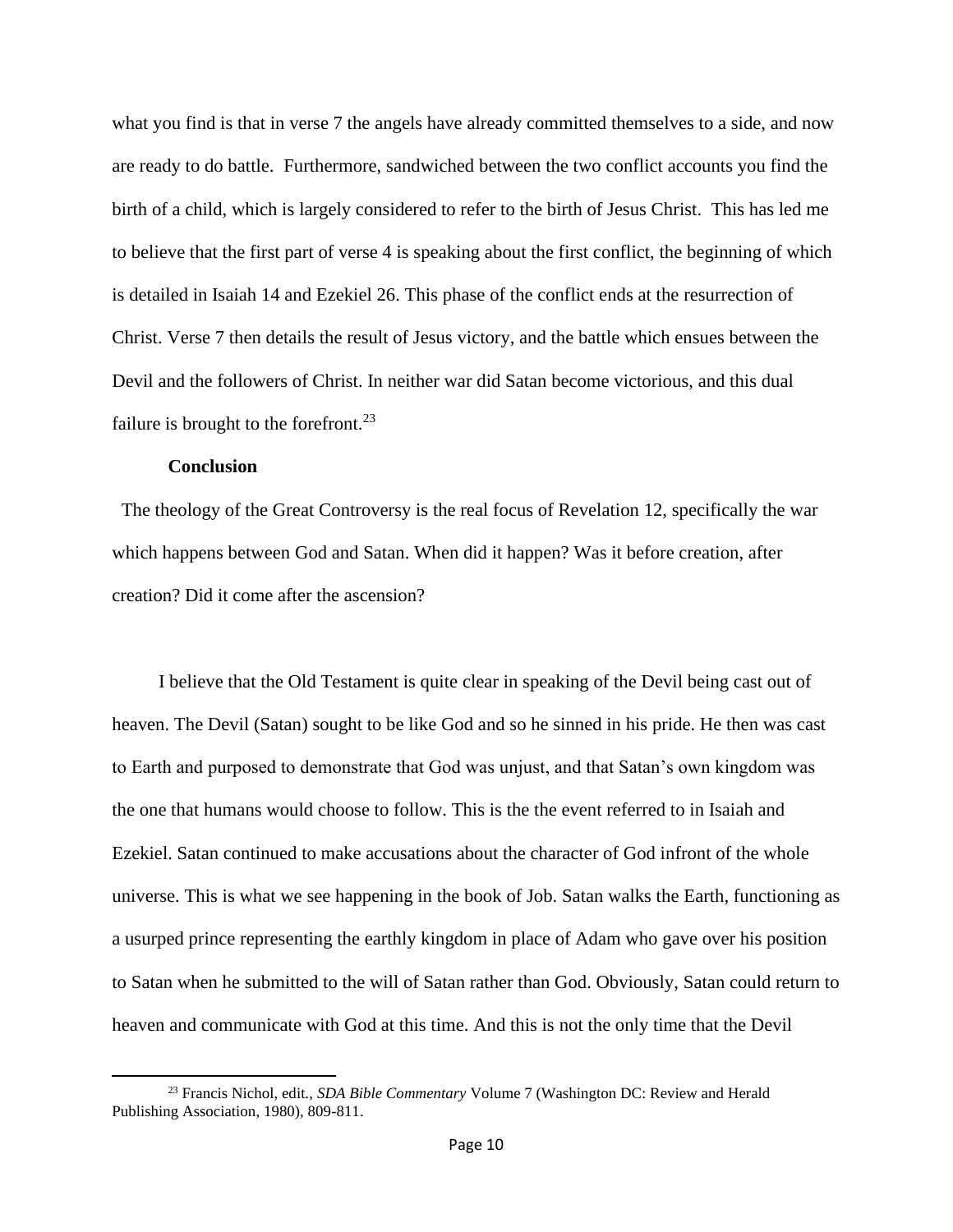stands and accuses one of God's followers. In Zachariah, Satan stands to accuse Joshua of his unworthiness before God.

What we conclude from the Old Testament stories of the Great Controversy: Satan was cast out of heaven when he sought to take God's place, and convinced angels to follow him.

Was this the war talked about in Revelation 12? Through careful study I have come to believe that this passage describes the battle between God and Satan, and between Satan and the followers of Christ, after Jesus death and resurrection. The most compelling argument for this is the structure of the chapter. It begins by showing a woman, who gives birth to a child. That child is Christ. He is taken to heaven which corresponds with His ascension. Up to this point, the chapter seems to be moving chronologically. Directly after the child is removed from the earth, we see the woman travel into the wilderness to escape the Devil. Then comes verse 7, "there was war in heaven…" This would indicate that this war happened after Jesus resurrection and ascension. In the following verses we see the effects of this war.

"There was no longer any place in heaven for them" (verse 8). That statement would seem to say that after the Devil and his angels were defeated they were not allowed to live or even enter heaven. We already specified that Satan had entered heaven and been in contact with the leaders of the universe after he was initially cast down to the Earth. But after this war, that access what cut off completely.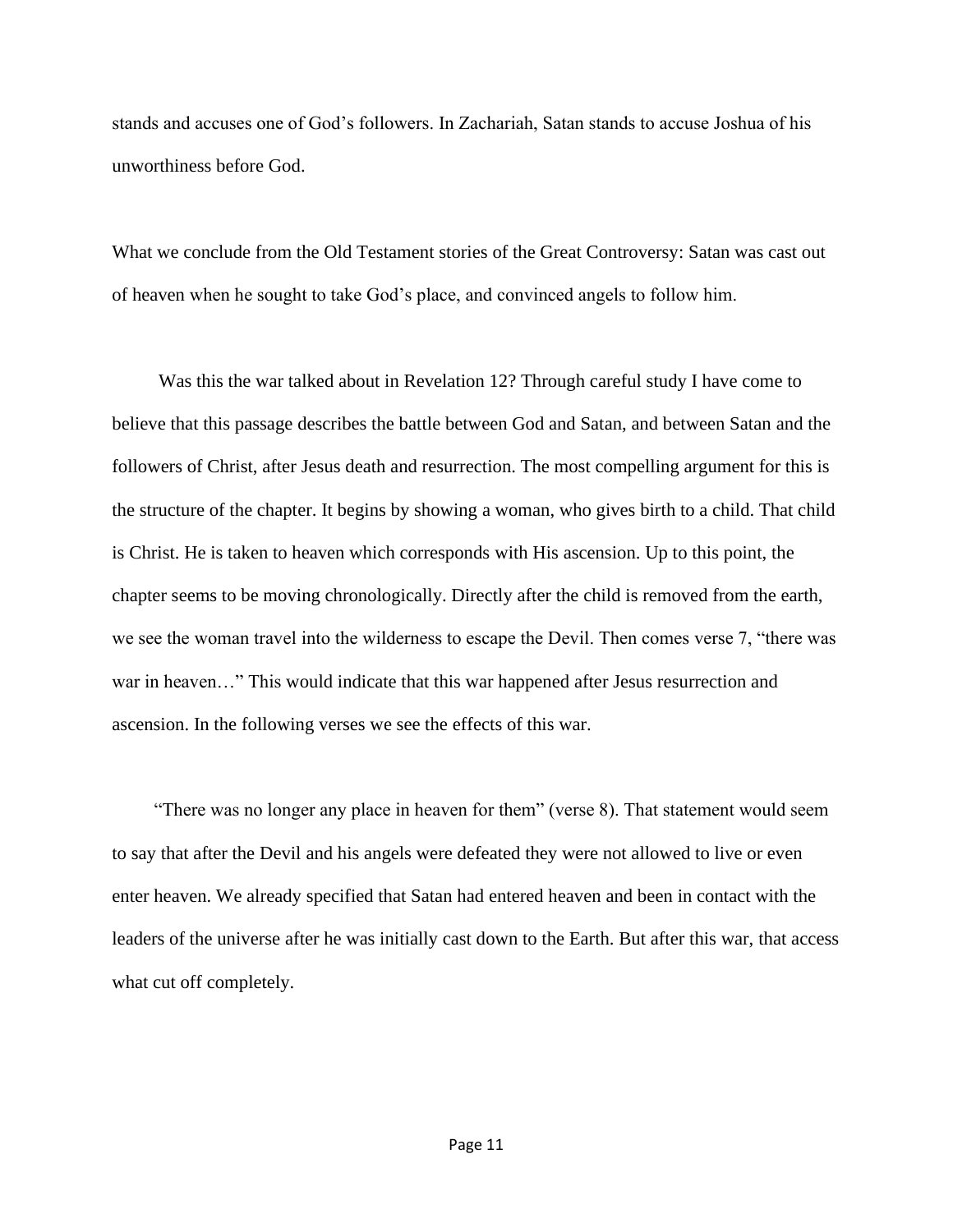"Now salvation has come from our God" (verse 10). Jesus provided the means of salvation through His death and resurrection. He demonstrated before the universe God's faithful love and provided a way for humans to be saved through Jesus (verse 11). This plan was established from the foundation of the world, but made final through the death and resurrection of Jesus.

"the accuser of the brethren was cast down" (verse 10). Satan is described here as already accomplished in his work of accusing, specifically humans. Both of these point not to the war before creation on the fall of mankind, but after.

"When the dragon saw that he had been hurled to the earth, he pursued the woman who had given birth to the male child...and went off to wage war against the rest of her offspring" (verse 13, 16). The women's offspring represent the followers of Christ, who were organized after Jesus resurrection and ascension.

How does this conclusion inform the theology of the Great Controversy? First, we recognize that Satan was not as cut off from the universe as we often think. Jesus coming was necessary not only for the salvation of those on earth, but also as an example of His character to the universe in answer to Satan's accusations.

Second, the Great Controversy was not just one battle, and as a result of that battle the devil and all his demons came to earth and God remained in heaven. No, this was and is an on-going war, a war waged for the hearts and minds of the universe as well as human beings.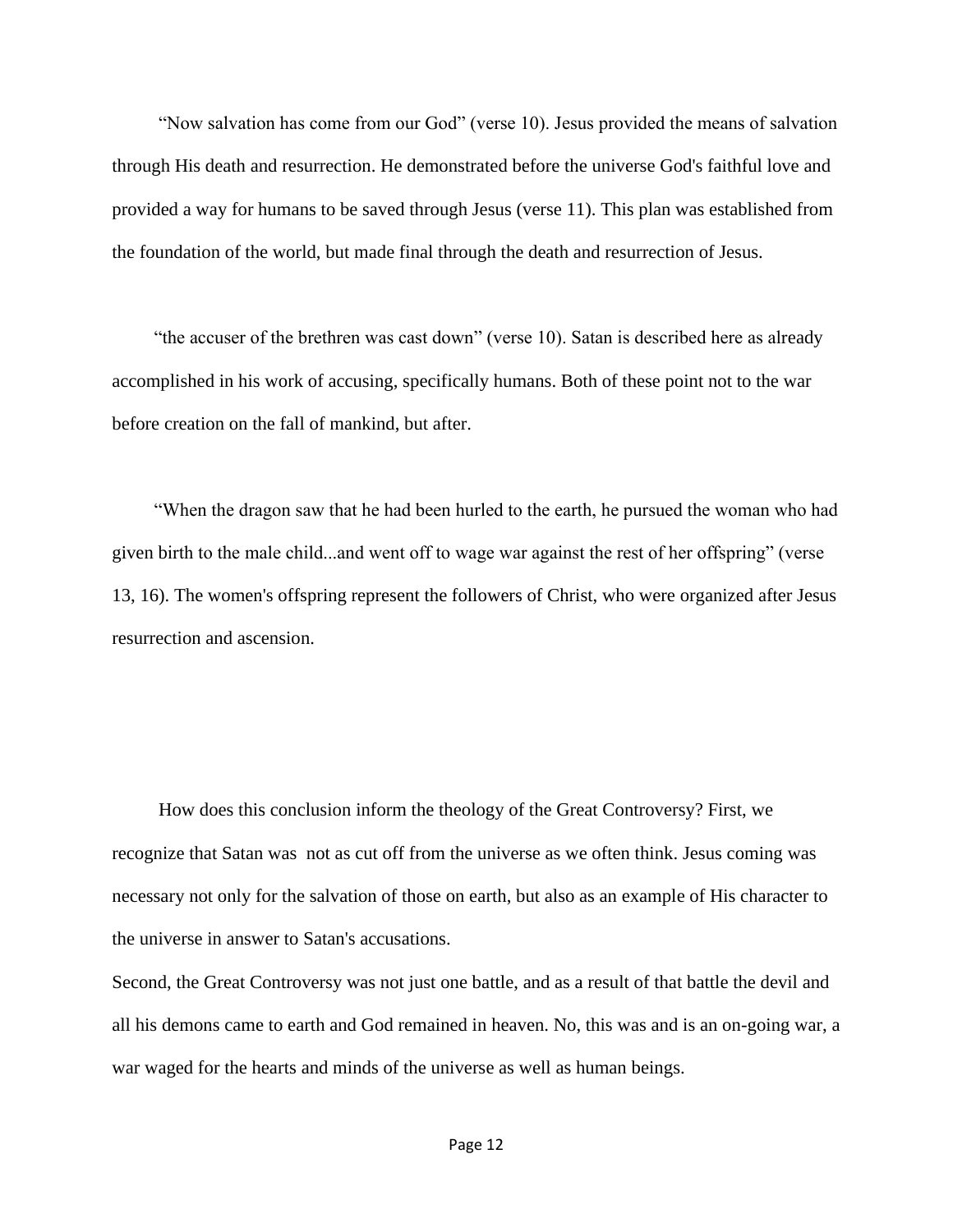Third, we can better understand the depth of what Jesus accomplished, and recognize when Satan's demise was sealed. After the ascension, there was no more bargaining, no more pleading with the universe. That is why verse 11 says, "rejoice you heavens, and you who dwell in them." All the universe can rejoice because they have seen that God is just and that the Devil is wrong. But here is where it gets close to home here on Earth. "Woe to the Earth, and sea, because the devil has gone down to you." All that remains for the Devil is to cause destruction to humanity.

In Revelation 12 we find the victory of Jesus over Satan, and we find the desperate Devil turning all his focus to destroying those on earth. But the Great Controversy in Revelation does not end with chapter 12, there is still more to learn and understand.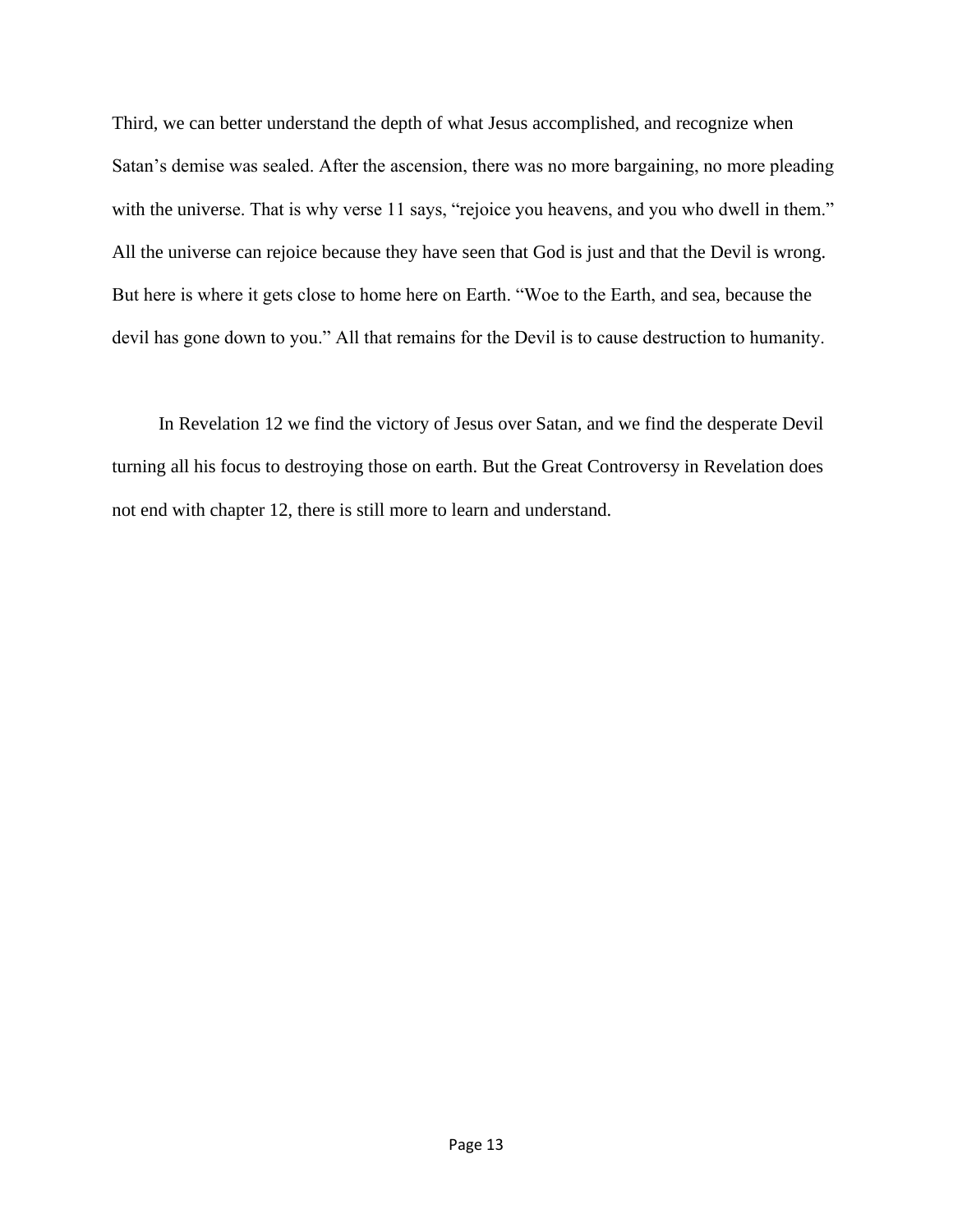#### Bibliography

- Aune, David. *Word Biblical Commentary* Volume 52B. Nashville: Thomas Nelson Publishers, 1998.
- Boring, Eugene. *Interpretation*. Louisville: John Knox Press, 1989.
- Brown, Colin, edit. *International Dictionary of the New Testament* Volume 3. Grand Rapids: Zondervan, 1986.
- Brown, Colin, edit. *International Dictionary of the New Testament* Volume 1. Grand Rapids: Zondervan, 1986.
- Chilton, David. *The Days of Vengeance: An Exposition of the Books of Revelation*. Fort Worth, TX: Dominion Press, 1987.
- Dubis, Mark. *Messianic Woes in First Peter.* New York: International Academic Publishers, 2002.
- Freedman, David. *The Anchor Bible Dictionary* Volume 6. New York: Doubleday, 1992.
- George Buttrick, edit. *The New Interpreter's Dictionary of the Bible* Volume 3. Nashville: Abingdon Press, 1962.
- Hamilton, James. "Suffering in Revelation: The Fulfillment of the Messianic Woes," *Southern Baptist Journal of Theology* 17 no. 4 (2013): 34-47.
- Kittel, Gerhard, edit. *Theological Dictionary of the New Testament* Volume 5. Grand Rapids: Eerdmans, 1964.
- Kittel, Gerhard, edit. *Theological Dictionary of the New Testament* Volume 1. Grand Rapids: Eerdmans, 1964.
- Kittel, Gerhard, edit. *Theological Dictionary of the New Testament* Volume 2. Grand Rapids: Eerdmans, 1964.